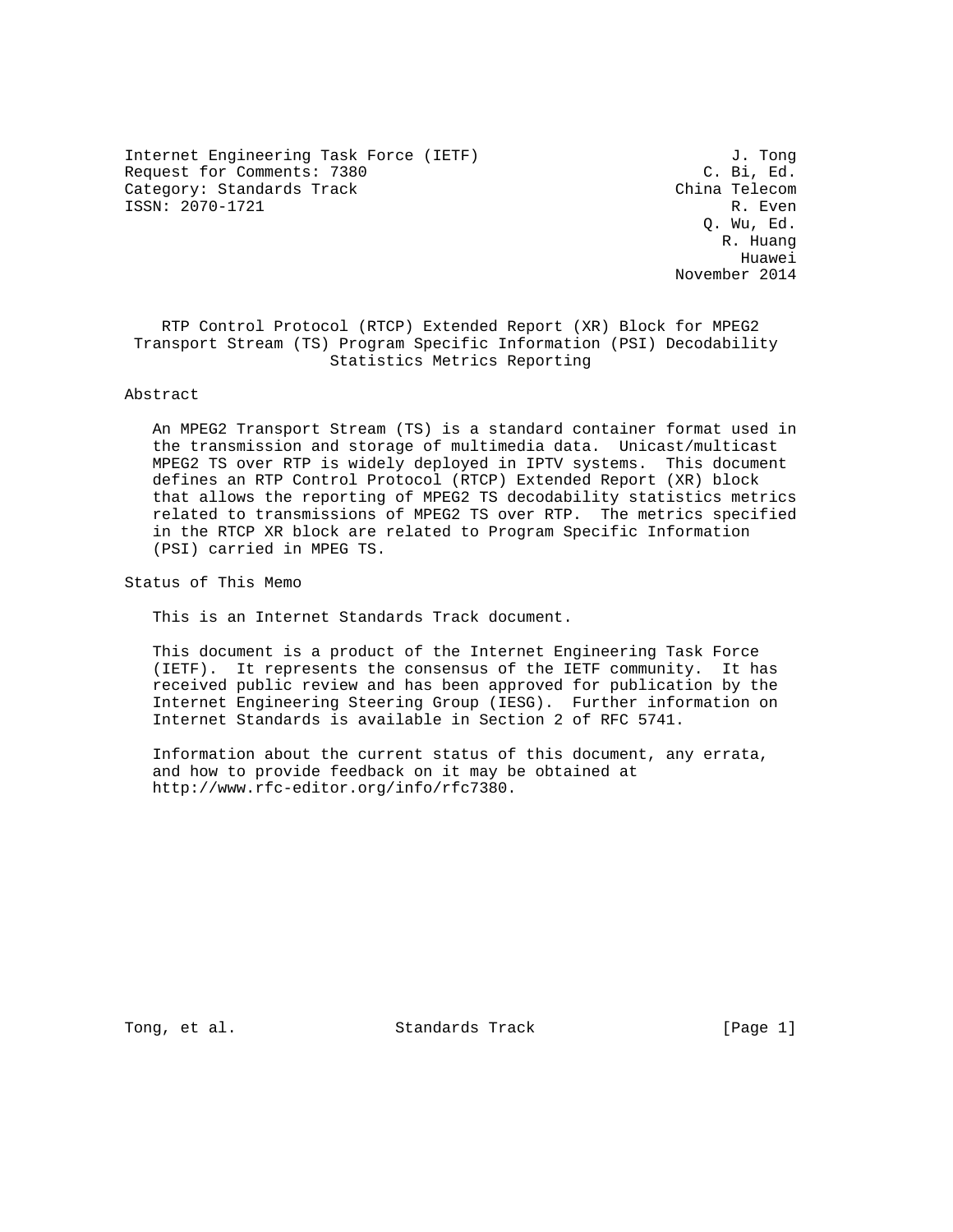## Copyright Notice

 Copyright (c) 2014 IETF Trust and the persons identified as the document authors. All rights reserved.

 This document is subject to BCP 78 and the IETF Trust's Legal Provisions Relating to IETF Documents (http://trustee.ietf.org/license-info) in effect on the date of

 publication of this document. Please review these documents carefully, as they describe your rights and restrictions with respect to this document. Code Components extracted from this document must include Simplified BSD License text as described in Section 4.e of the Trust Legal Provisions and are provided without warranty as described in the Simplified BSD License.

Table of Contents

| 1.1. MPEG2 Transport Stream Decodability Metrics 3      |
|---------------------------------------------------------|
|                                                         |
| 1.3. Performance Metrics Framework 3                    |
|                                                         |
|                                                         |
|                                                         |
| 3. MPEG2 TS PSI Decodability Statistics Metrics Block 4 |
|                                                         |
| 4.1. SDP rtcp-xr-attrib Attribute Extension  8          |
|                                                         |
|                                                         |
|                                                         |
|                                                         |
|                                                         |
|                                                         |
|                                                         |
|                                                         |
|                                                         |
|                                                         |
|                                                         |

Tong, et al. Standards Track [Page 2]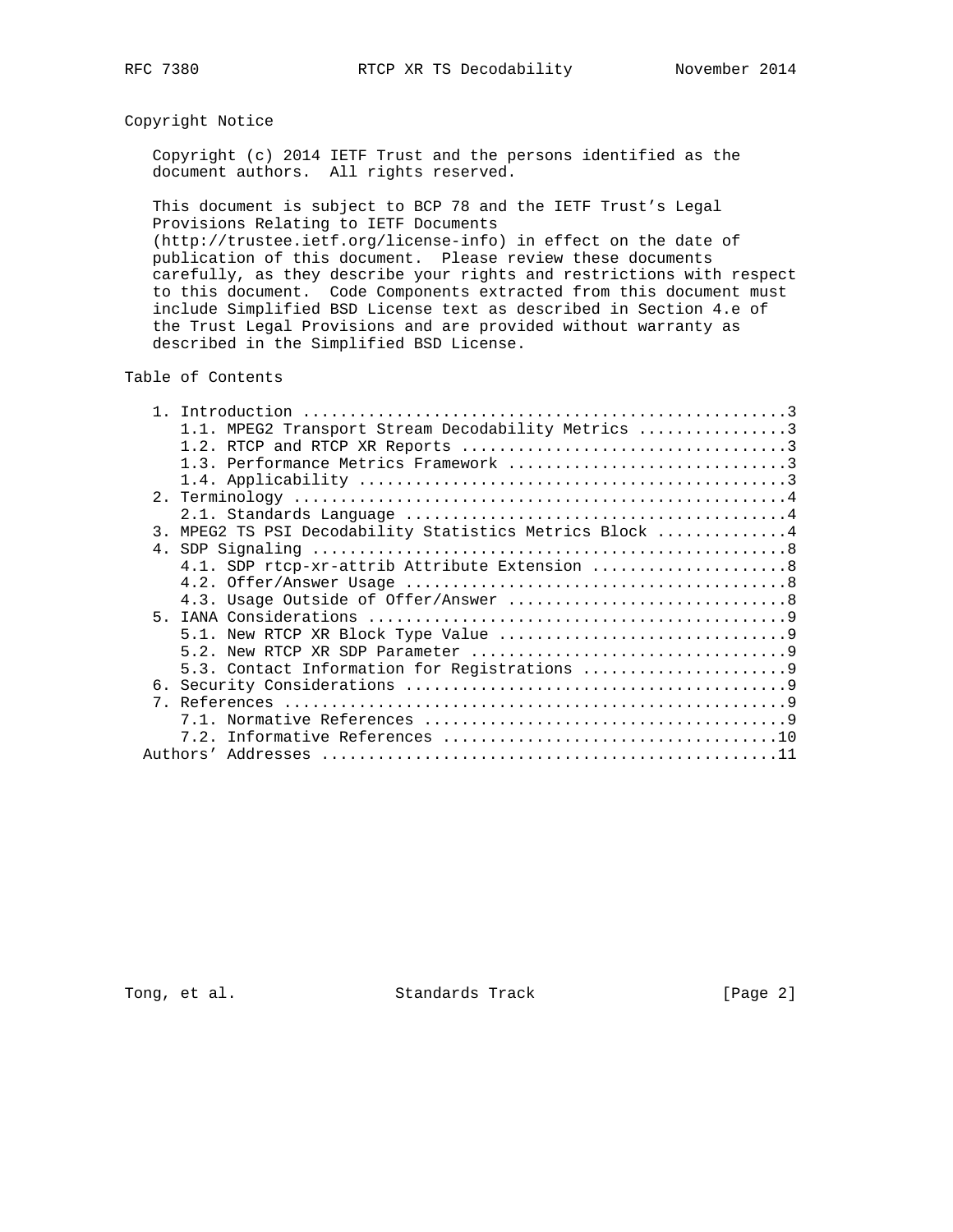## 1. Introduction

1.1. MPEG2 Transport Stream Decodability Metrics

 The European Telecommunications Standards Institute (ETSI) has defined a set of syntax and information consistency tests and corresponding indicators [ETSI] that are recommended for the monitoring of MPEG2 Transport Streams [ISO-IEC.13818-1.2007]. The tests and corresponding indicators are grouped according to priority:

First priority: Necessary for decodability (basic monitoring)

Second priority: Recommended for continuous or periodic monitoring

Third priority: Recommended for application-dependent monitoring

 This memo defines a new block type for use with MPEG2 Transport Streams [ISO-IEC.13818-1.2007] to augment those defined in [RFC3611]. The new block type supports reporting of the number of occurrences of each Program Specific Information (PSI) indicator in the first and second priorities listed in Sections 5.2.1 and 5.2.2, respectively, of [ETSI]. The third priority indicators are not supported. The metrics defined here supplement information from the PSI-Independent Decodability Statistics Metrics Block [RFC6990].

1.2. RTCP and RTCP XR Reports

 The use of RTCP for reporting is defined in [RFC3550]. [RFC3611] defines an extensible structure for reporting using an RTCP Extended Report (XR). This document defines a new Extended Report block for use with [RFC3550] and [RFC3611].

1.3. Performance Metrics Framework

 The Performance Metrics Framework [RFC6390] provides guidance on the definition and specification of performance metrics. The RTP Monitoring Architectures [RFC6792] provides guidelines for RTCP XR block formats. The new report block described in this memo is in compliance with the monitoring architecture specified in [RFC6792] and the Performance Metrics Framework [RFC6390].

## 1.4. Applicability

 These metrics are applicable to any type of RTP application that uses the MPEG2 TS standard format for multimedia data, for example, MPEG4 over MPEG2 TS over RTP. This new block type can be useful for measuring content stream or TS quality by checking TS header information [ETSI] and identifying the existence (and characterizing

Tong, et al. Standards Track [Page 3]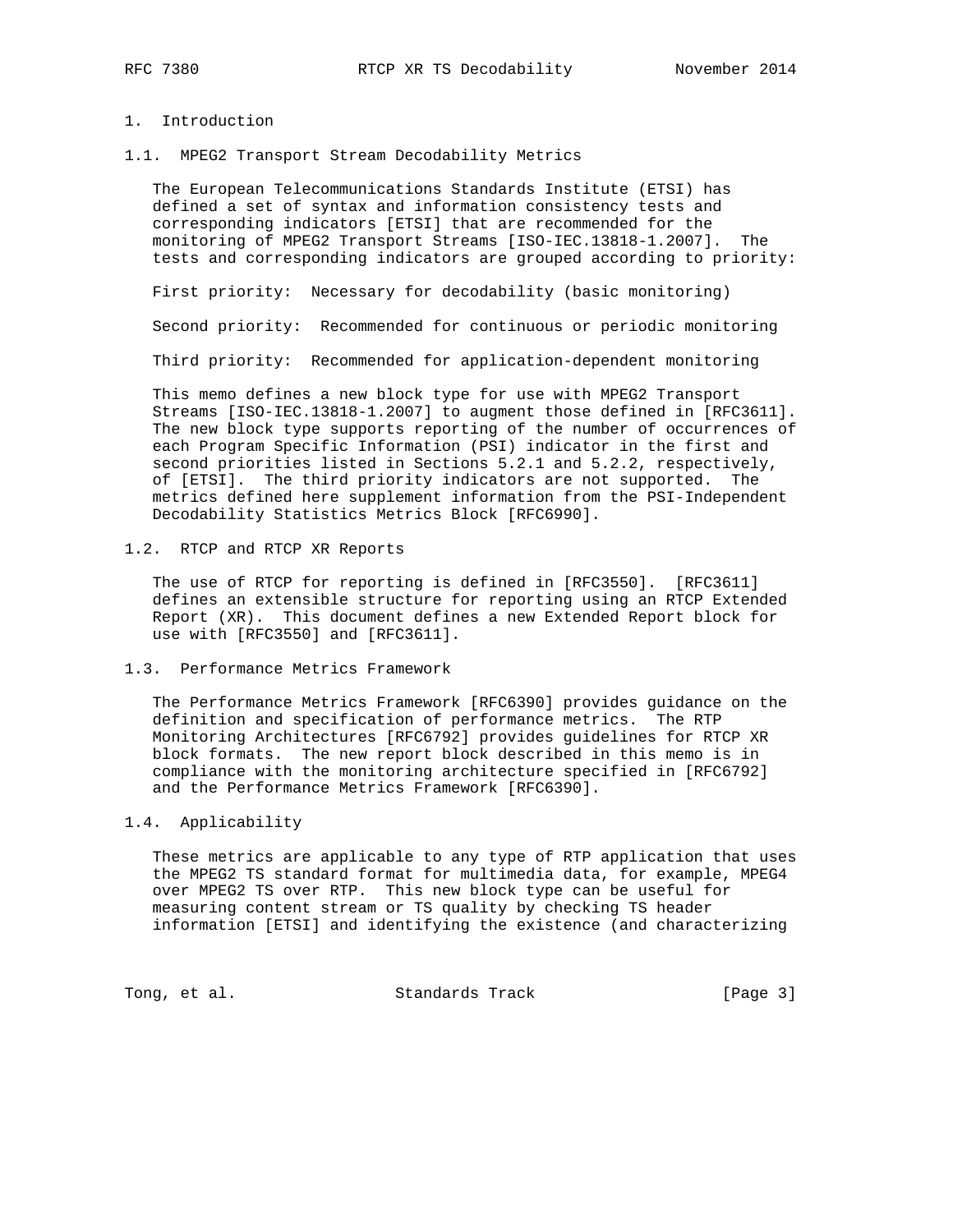the severity) of bitstream packetization problems that may affect users' perception of a service delivered over RTP. It may also be useful for verifying the continued correct operation of an existing system management tool.

- 2. Terminology
- 2.1. Standards Language

 The key words "MUST", "MUST NOT", "REQUIRED", "SHALL", "SHALL NOT", "SHOULD", "SHOULD NOT", "RECOMMENDED", "MAY", and "OPTIONAL" in this document are to be interpreted as described in RFC 2119 [RFC2119].

3. MPEG2 TS PSI Decodability Statistics Metrics Block

 ETSI TR 101 290 [ETSI] generally defines indicators related to error events whereas the XR block defined in this document contains counts of occurrences of the [ETSI] indicators. The block defined in this document reports MPEG2 TS PSI decodability statistics metrics beyond the information carried in the standard RTCP packet format and PSI- Independent Decodability Statistics Metrics Block [RFC6990], which are measured at the receiving end of the RTP stream. It contains counts of seven metrics defined in ETSI TR 101 290 [ETSI]. Information is reported about basic monitoring parameters necessary to ensure that the TS can be decoded, including:

- o Program Association Table (PAT) errors
- o PAT2 errors
- o Program Map Table (PMT) errors
- o PMT2 errors
- o Packet Identifier (PID) errors

 Information is also reported about continuous monitoring parameters necessary to ensure continuous decoding, including:

- o Cyclic Redundancy Check (CRC) errors
- o Conditional Access Table (CAT) errors

 In these parameters, PAT2 errors and PMT2 errors are actually replacements for and improvements on PAT errors and PMT errors, respectively, and are therefore preferred in future implementations. In addition, measurement results for some of these parameters (e.g., PAT errors or PMT errors) may be different based on whether

Tong, et al. Standards Track [Page 4]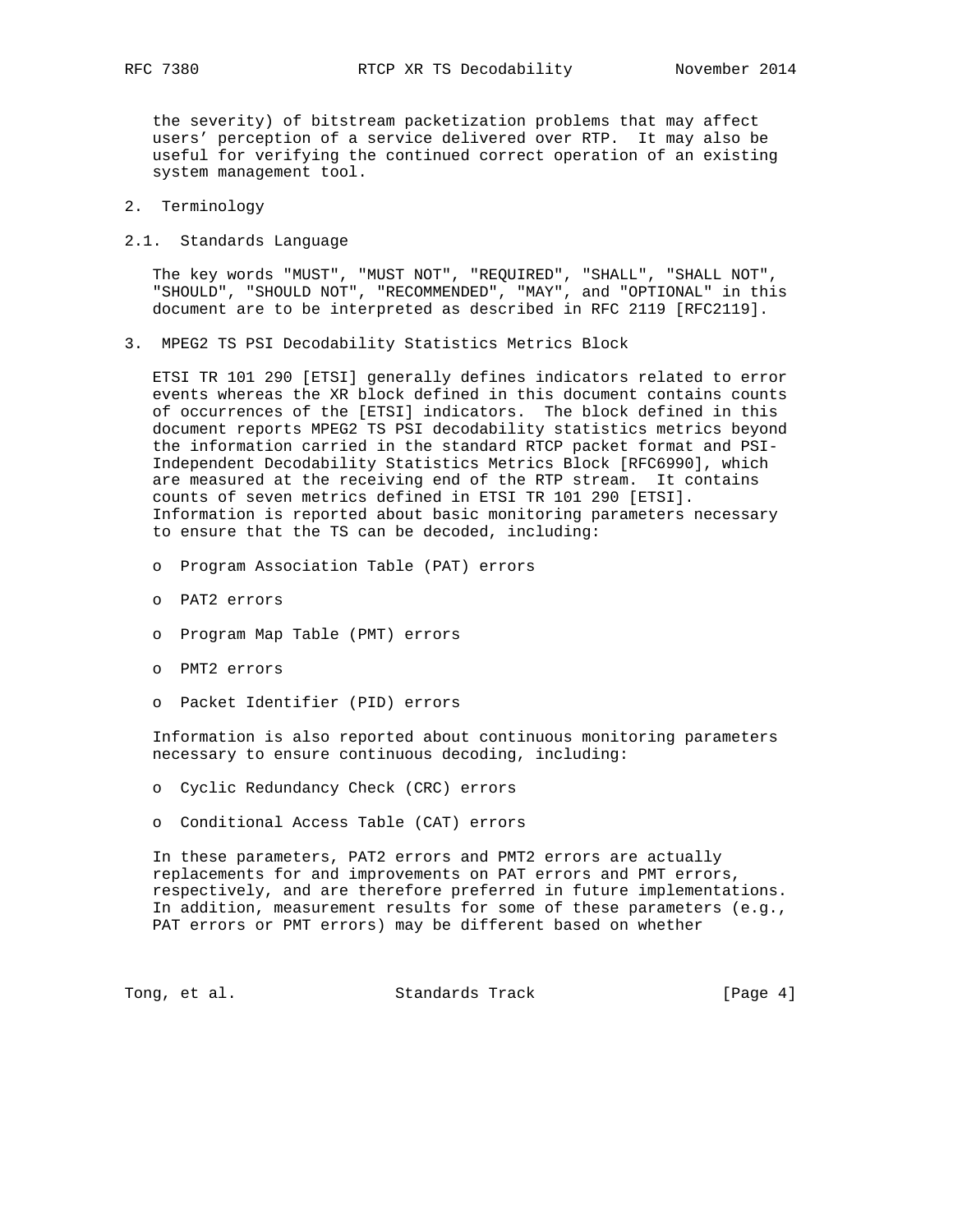scrambling is employed. The other parameters defined in Section 5 of [ETSI] are ignored since they do not apply to all MPEG2 implementations. For further detailed information on these parameters, see [ETSI].

The MPEG2 TS PSI Decodability Metrics Block has the following format:

 $0$  1 2 3 0 1 2 3 4 5 6 7 8 9 0 1 2 3 4 5 6 7 8 9 0 1 2 3 4 5 6 7 8 9 0 1 +-+-+-+-+-+-+-+-+-+-+-+-+-+-+-+-+-+-+-+-+-+-+-+-+-+-+-+-+-+-+-+-+ BT=32 | Reserved | block length +-+-+-+-+-+-+-+-+-+-+-+-+-+-+-+-+-+-+-+-+-+-+-+-+-+-+-+-+-+-+-+-+ SSRC of source +-+-+-+-+-+-+-+-+-+-+-+-+-+-+-+-+-+-+-+-+-+-+-+-+-+-+-+-+-+-+-+-+  $begin$  begin\_seq  $|$  end\_seq +-+-+-+-+-+-+-+-+-+-+-+-+-+-+-+-+-+-+-+-+-+-+-+-+-+-+-+-+-+-+-+-+ PAT\_error\_count | PAT\_error\_2\_count +-+-+-+-+-+-+-+-+-+-+-+-+-+-+-+-+-+-+-+-+-+-+-+-+-+-+-+-+-+-+-+-+ PMT\_error\_count | PMT\_error\_2\_count +-+-+-+-+-+-+-+-+-+-+-+-+-+-+-+-+-+-+-+-+-+-+-+-+-+-+-+-+-+-+-+-+ PID\_error\_count  $|$  CRC\_error\_count +-+-+-+-+-+-+-+-+-+-+-+-+-+-+-+-+-+-+-+-+-+-+-+-+-+-+-+-+-+-+-+-+ | CAT\_error\_count | Reserved | +-+-+-+-+-+-+-+-+-+-+-+-+-+-+-+-+-+-+-+-+-+-+-+-+-+-+-+-+-+-+-+-+

block type (BT): 8 bits

 The MPEG2 TS PSI Decodability Metrics Block is identified by the constant 32;.

Reserved: 8 bits

 These bits are reserved. They MUST be set to zero by senders ignored by receivers (see Section 4.2 of [RFC6709]).

block length: 16 bits

 The constant 6, in accordance with the definition of this field in Section 3 of [RFC3611]. The block MUST be discarded if the block length is set to a different value.

Synchronization Source (SSRC) of source: 32 bits

As defined in Section 4.1 of [RFC3611].

begin\_seq: 16 bits

As defined in Section 4.1 of [RFC3611].

Tong, et al. Standards Track [Page 5]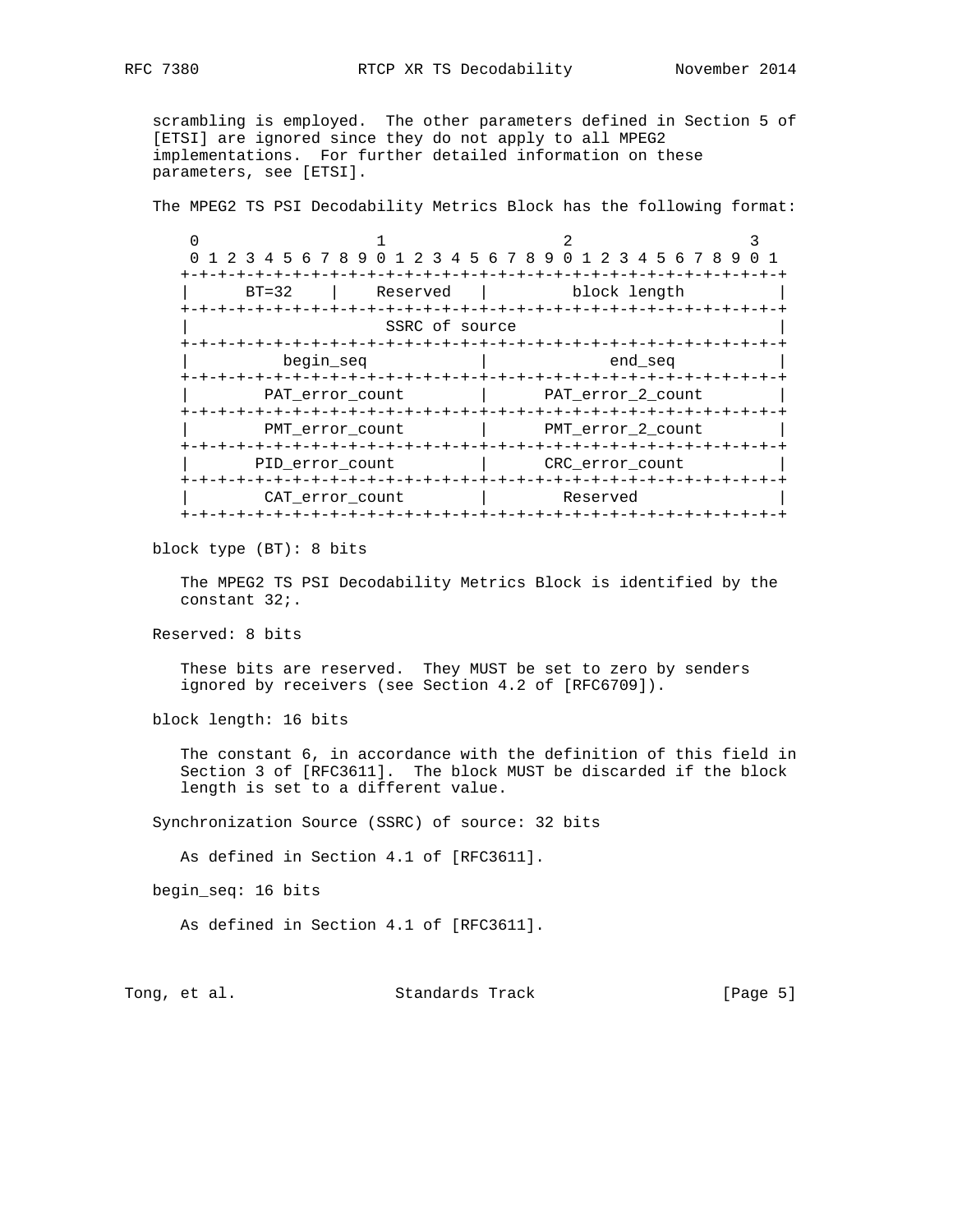end\_seq: 16 bits

As defined in Section 4.1 of [RFC3611].

PAT\_error\_count: 16 bits

 A count of the number of PAT errors that occurred in the above sequence number interval. The Program Association Table (PAT) is the only packet with Packet Identifier (PID) 0x0000. A PAT error occurs when (1) a packet with PID 0x0000 does not occur at least every 0.5 seconds, (2) a packet with PID 0x0000 does not contain table\_id 0x00 (i.e., a PAT), or (3) the Scrambling\_control\_field in the TS packet header is not 00 for a packet with PID 0x0000. See Section 5.2.1 of [ETSI]. Every program within the MPEG TS stream is listed in the PAT; if it is missing, then no programs can be decoded.

 The measured value is an unsigned value. If the measurement is unavailable, then the value 0xFFFF MUST be reported. NOTE 1 of the table in Section 5.2.1 of [ETSI] recommends using PAT\_error\_2\_count. Upon reception, if PAT\_error\_2\_count is available (that is, other than 0xFFFF), then receivers MUST ignore PAT\_error\_count.

PAT\_error\_2\_count: 16 bits

 A count of the number of PAT2 errors that occurred in the above sequence number interval. A PAT2 error occurs when (1) a packet with PID 0x0000 containing table\_id 0x00 does not occur at least every 0.5 seconds, (2) a packet with PID 0x0000 contains a table with a table\_id other than 0x00, or (3) the Scrambling\_control\_field in the TS packet header is not 00 for a packet with PID 0x0000. See Section 5.2.1 of [ETSI].

 The measured value is an unsigned value. If the measurement is unavailable, then the value 0xFFFF MUST be reported.

PMT\_error\_count: 16 bits

 A count of the number of PMT errors that occurred in the above sequence number interval. A PMT\_error occurs when (1) a packet containing a table with table\_id 0x02 (i.e., a PMT) does not occur at least every 0.5 seconds on the PID that is referred to in the PAT or (2) the Scrambling\_control\_field in the TS packet header is not 00 for all packets with PID containing a table with table\_id 0x02 (i.e., a PMT). See Section 5.2.1 of [ETSI].

Tong, et al. Standards Track [Page 6]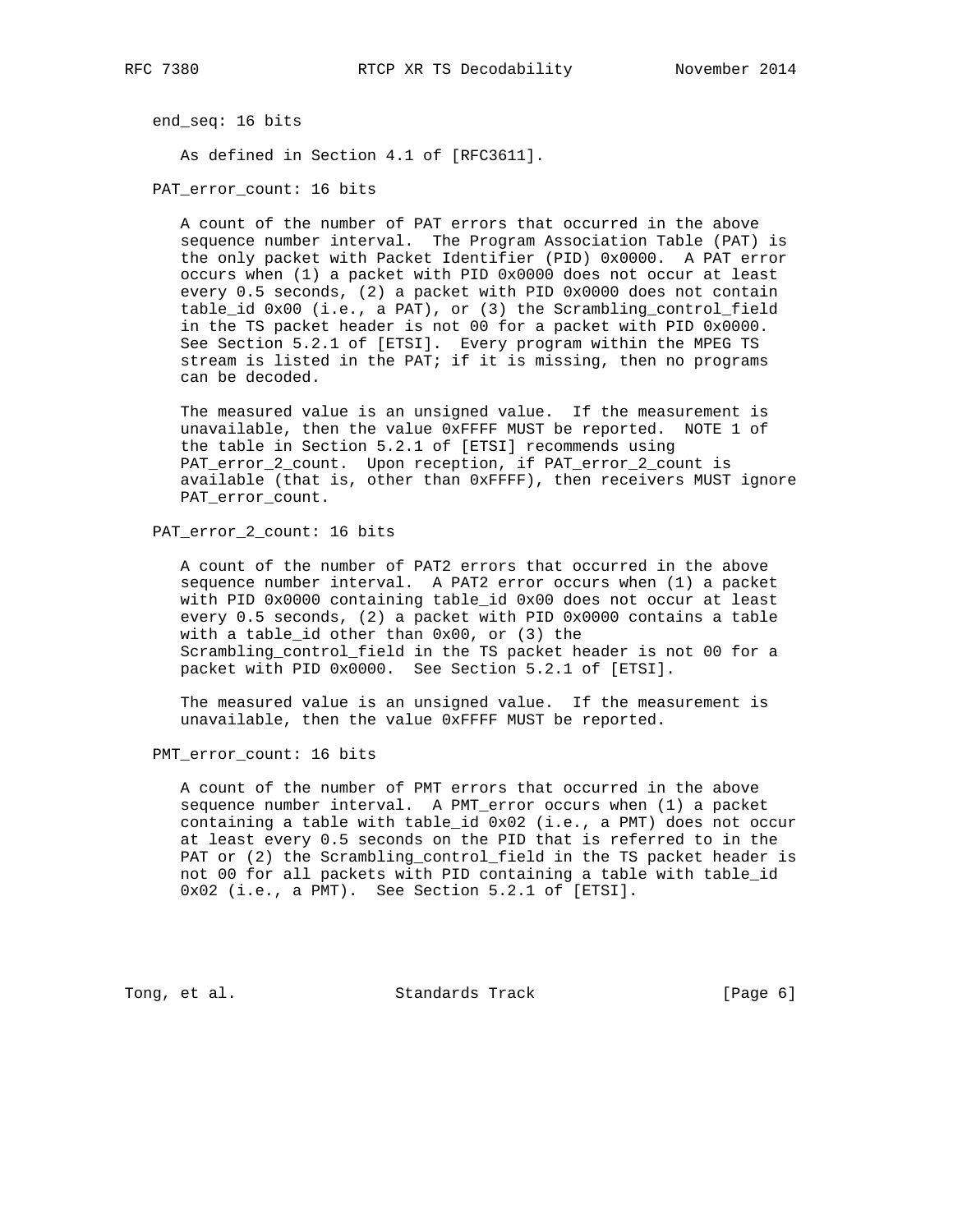The measured value is an unsigned value. If the measurement is unavailable, the value 0xFFFF MUST be reported. NOTE 2 of the table in Section 5.2.1 of [ETSI] recommends using PMT\_error\_2\_count. Upon reception, if PMT\_error\_2\_count is available (that is, other than 0xFFFF), then receivers MUST ignore PMT\_error\_count.

PMT\_error\_2\_count: 16 bits

 A count of the number of PMT2 errors that occurred in the above sequence number interval. A PMT2\_error occurs when (1) a packet containing table\_id 0x02 (i.e., a PMT) does not occur at least every 0.5 seconds on each program\_map\_PID that is referred to in the PAT or (2) the Scrambling\_control\_field in the TS packet header is not 00 for all packets containing a table with table\_id 0x02 (i.e., a PMT) on each program\_map\_PID that is referred to in the PAT. See Section 5.2.1 of [ETSI].

 The measured value is an unsigned value. If the measurement is unavailable, then the value 0xFFFF MUST be reported.

PID\_error\_count: 16 bits

 A count of the number of PID errors that occurred in the above sequence number interval. A PID error occurs when no data stream is present corresponding to a given PID. This may be caused by multiplexing or demultiplexing, then remultiplexing. See Section 5.2.1 of [ETSI].

 The measured value is an unsigned value. If the measurement is unavailable, then the value 0xFFFF MUST be reported.

CRC\_error\_count: 16 bits

 A count of the number of CRC errors that occurred in the above sequence number interval. A CRC\_error occurs if data corruption occurred in any of the following tables -- CAT, PAT, PMT, Network Information Table (NIT), Event Information Table (EIT), Bouquet Association Table (BAT), Service Description Table (SDT), or Time Offset Table (TOT), as defined in Section 5.2.2 of [ETSI].

 The measured value is an unsigned value. If the measurement is unavailable, then the value 0xFFFF MUST be reported.

Tong, et al. Standards Track [Page 7]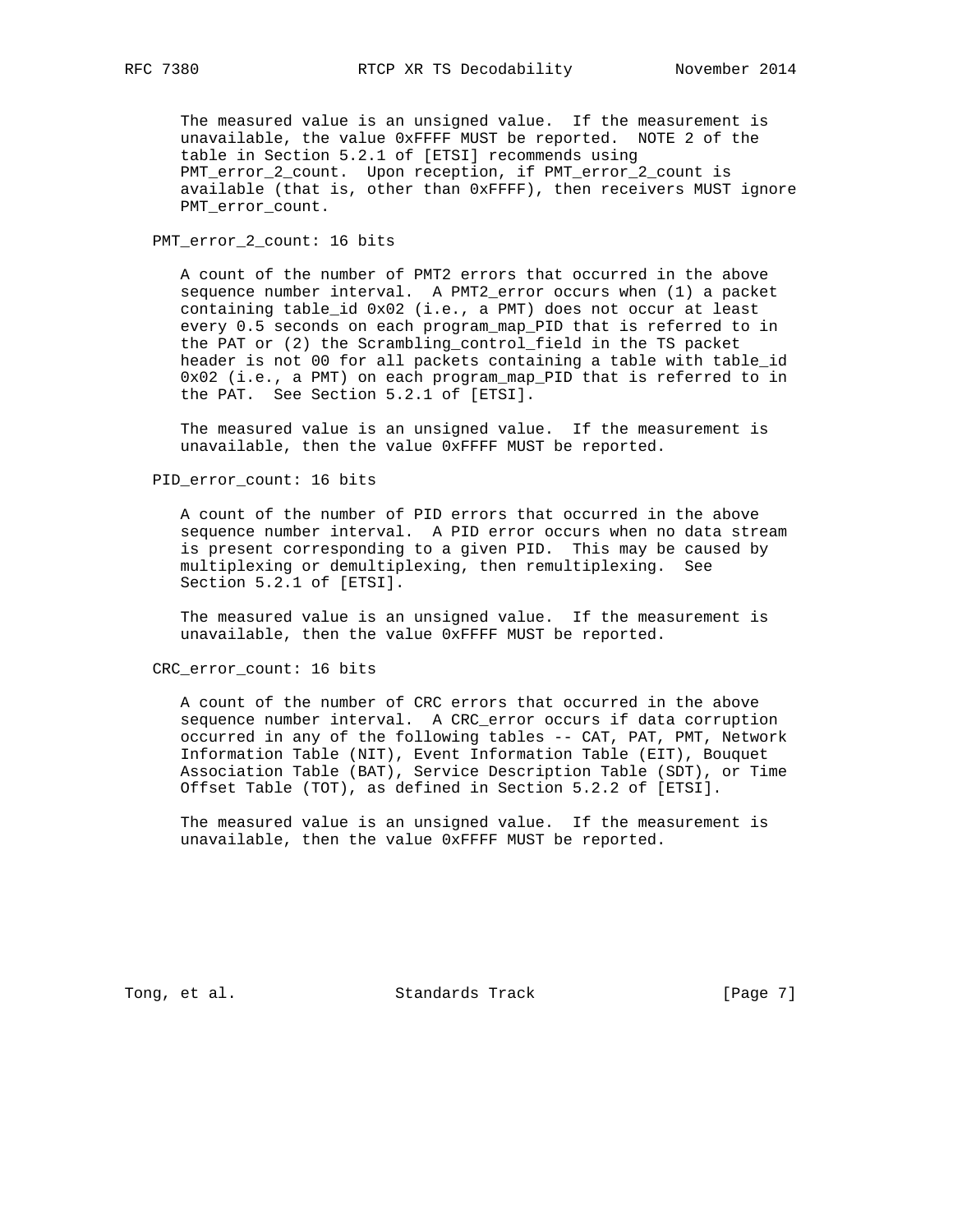CAT\_error\_count: 16 bits

 A count of the number of CAT errors that occurred in the above sequence number interval. A CAT\_error occurs when (1) a packet with PID 0x0001 contains a table with a table\_id other than 0x01 (i.e., not a CAT) or (2) a packet does not contain a table with table\_id = 0x01 (i.e., a CAT) when scrambling is employed (i.e., the Scrambling\_control\_field is set as a value other than 00). See Section 5.2.2 of [ETSI].

 The measured value is an unsigned value. If the measurement is unavailable, then the value 0xFFFF MUST be reported.

Reserved: 16 bits

 These bits are reserved. They MUST be set to zero by senders ignored by receivers (see Section 4.2 of [RFC6709]).

4. SDP Signaling

 [RFC3611] defines the use of the Session Description Protocol (SDP) [RFC4566] for signaling the use of RTCP XR blocks. However, XR blocks MAY be used without prior signaling (see Section 5 of [RFC3611]).

4.1. SDP rtcp-xr-attrib Attribute Extension

 This session augments the SDP attribute "rtcp-xr" defined in Section 5.1 of [RFC3611] by providing an additional value of "xr-format" to signal the use of the report block defined in this document. The ABNF [RFC5234] syntax is as follows:

xr-format =/ xr-tpd-block

xr-tpd-block = "ts-psi-decodability"

4.2. Offer/Answer Usage

 When SDP is used in Offer/Answer context, the SDP Offer/Answer usage defined in [RFC3611] for unilateral "rtcp-xr" attribute parameters applies. For detailed usage of Offer/Answer for unilateral parameters, refer to Section 5.2 of [RFC3611].

4.3. Usage Outside of Offer/Answer

For usage outside of Offer/Answer, refer to Section 5.3 of [RFC3611].

Tong, et al. Standards Track [Page 8]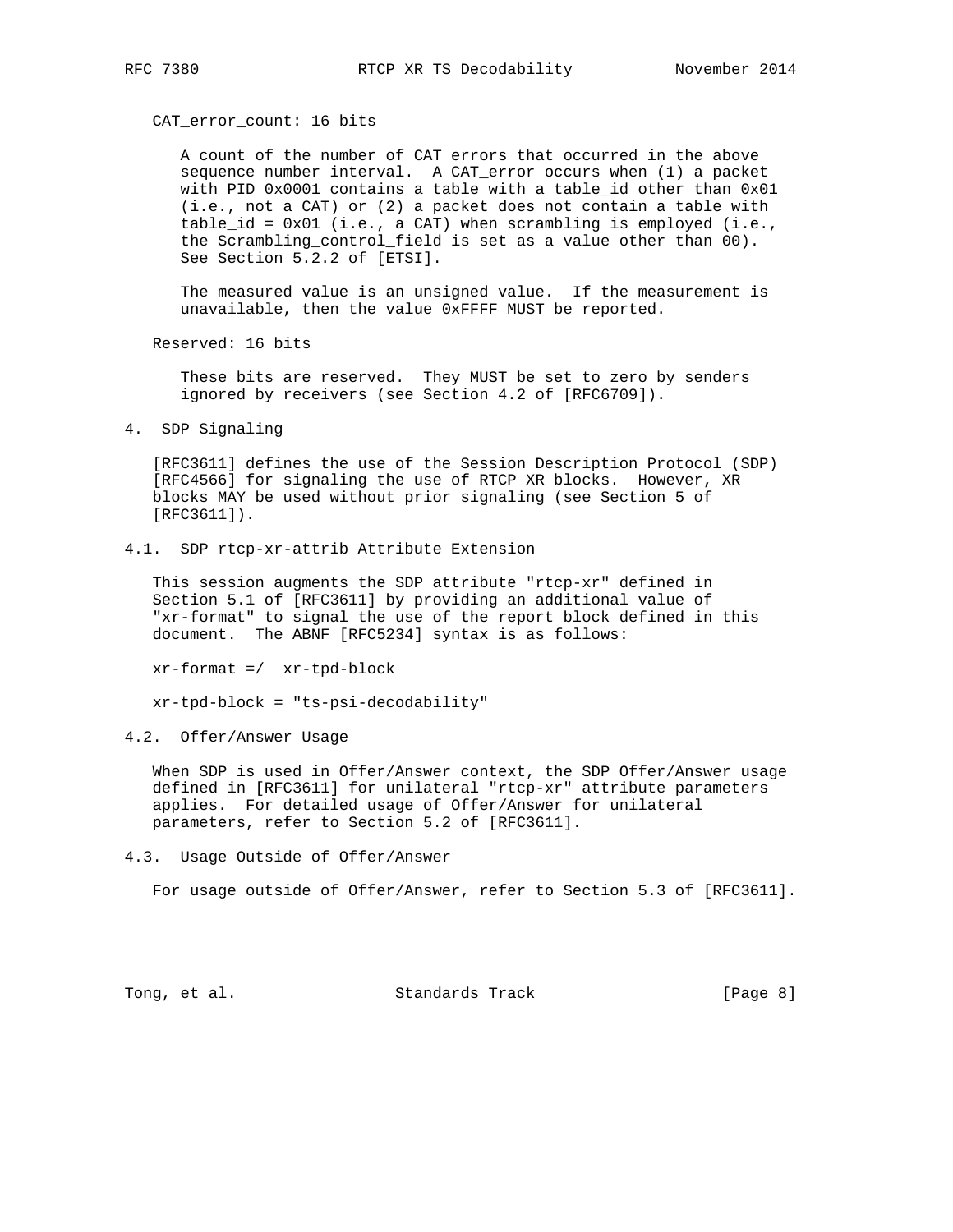5. IANA Considerations

 New report block types for RTCP XR are subject to IANA registration. For general guidelines on IANA allocations for RTCP XR, refer to Section 6.2 of [RFC3611].

5.1. New RTCP XR Block Type Value

 This document assigns the block type value 32 "MPEG2 Transport Stream PSI Decodability Statistics Metrics Block" in the "RTCP XR Block Type" subregistry of the IANA "RTP Control Protocol Extended Reports (RTCP XR) Block Type Registry".

5.2. New RTCP XR SDP Parameter

 This document also registers a new parameter "ts-psi-decodability" in the "RTCP XR SDP Parameters" subregistry of the "RTP Control Protocol Extended Reports (RTCP XR) Session Description Protocol (SDP) Parameters Registry".

5.3. Contact Information for Registrations

The contact information for the registrations is:

RAI Area Directors <rai-ads@tools.ietf.org>

6. Security Considerations

 This proposed RTCP XR block introduces no new security considerations beyond those described in [RFC3611] and [RFC6990].

- 7. References
- 7.1. Normative References
	- [ETSI] ETSI, "Digital Video Broadcasting (DVB); Measurement guidelines for DVB systems", ETSI TR 101 290, June 2014.
	- [RFC2119] Bradner, S., "Key words for use in RFCs to Indicate Requirement Levels", BCP 14, RFC 2119, March 1997, <http://www.rfc-editor.org/info/rfc2119>.
	- [RFC3550] Schulzrinne, H., "RTP: A Transport Protocol for Real-Time Applications", RFC 3550, July 2003, <http://www.rfc-editor.org/info/rfc3550>.

Tong, et al. Standards Track [Page 9]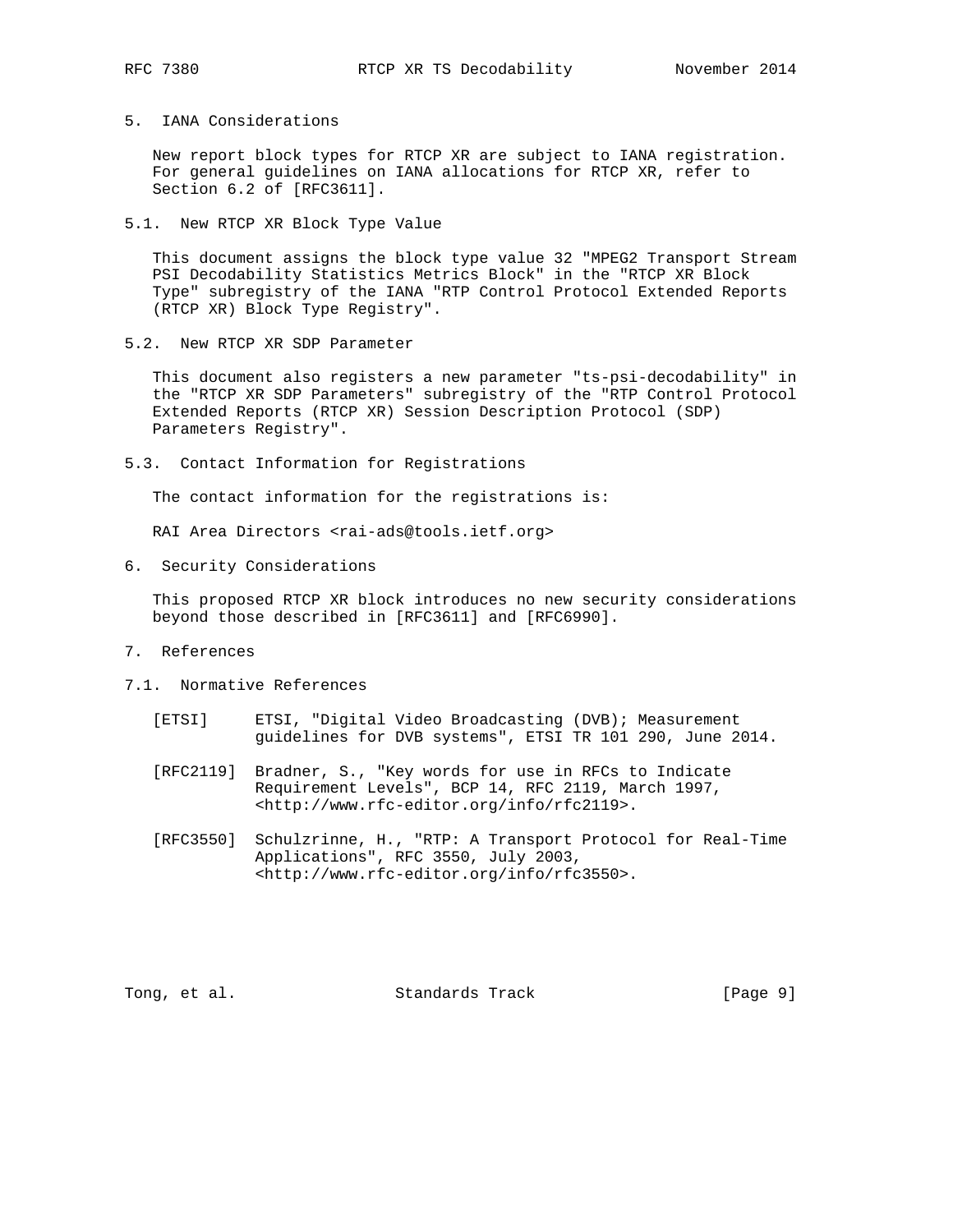- [RFC3611] Friedman, T., Caceres, R., and A. Clark, "RTP Control Protocol Extended Reports (RTCP XR)", RFC 3611, November 2003, <http://www.rfc-editor.org/info/rfc3611>.
- [RFC4566] Handley, M., Jacobson, V., and C. Perkins, "SDP: Session Description Protocol", RFC 4566, July 2006, <http://www.rfc-editor.org/info/rfc4566>.
- [RFC5234] Crocker, D. and P. Overell, "Augmented BNF for Syntax Specifications: ABNF", STD 68, RFC 5234, January 2008, <http://www.rfc-editor.org/info/rfc5234>.
- 7.2. Informative References
	- [ISO-IEC.13818-1.2007] ISO/IEC, "Information technology - Generic coding of moving pictures and associated audio information - Part 1: Systems", ISO International Standard 13818-1, 2013.
	- [RFC6390] Clark, A. and B. Claise, "Guidelines for Considering New Performance Metric Development", BCP 170, RFC 6390, October 2011, <http://www.rfc-editor.org/info/rfc6390>.
	- [RFC6709] Carpenter, B., Aboba, B., and S. Cheshire, "Design Considerations for Protocol Extensions", RFC 6709, September 2012, <http://www.rfc-editor.org/info/rfc6709>.
	- [RFC6792] Wu, Q., Hunt, G., and P. Arden, "Guidelines for Use of the RTP Monitoring Framework", RFC 6792, November 2012, <http://www.rfc-editor.org/info/rfc6792>.
	- [RFC6990] Wu, Q., "RTP Control Protocol (RTCP) Extended Report (XR) Block for MPEG2 Transport Stream (TS) Program Specific Information (PSI) Independent Decodability Statistics Metrics reporting", RFC 6990, May 2013, <http://www.rfc-editor.org/info/rfc6990>.

Tong, et al. Standards Track [Page 10]